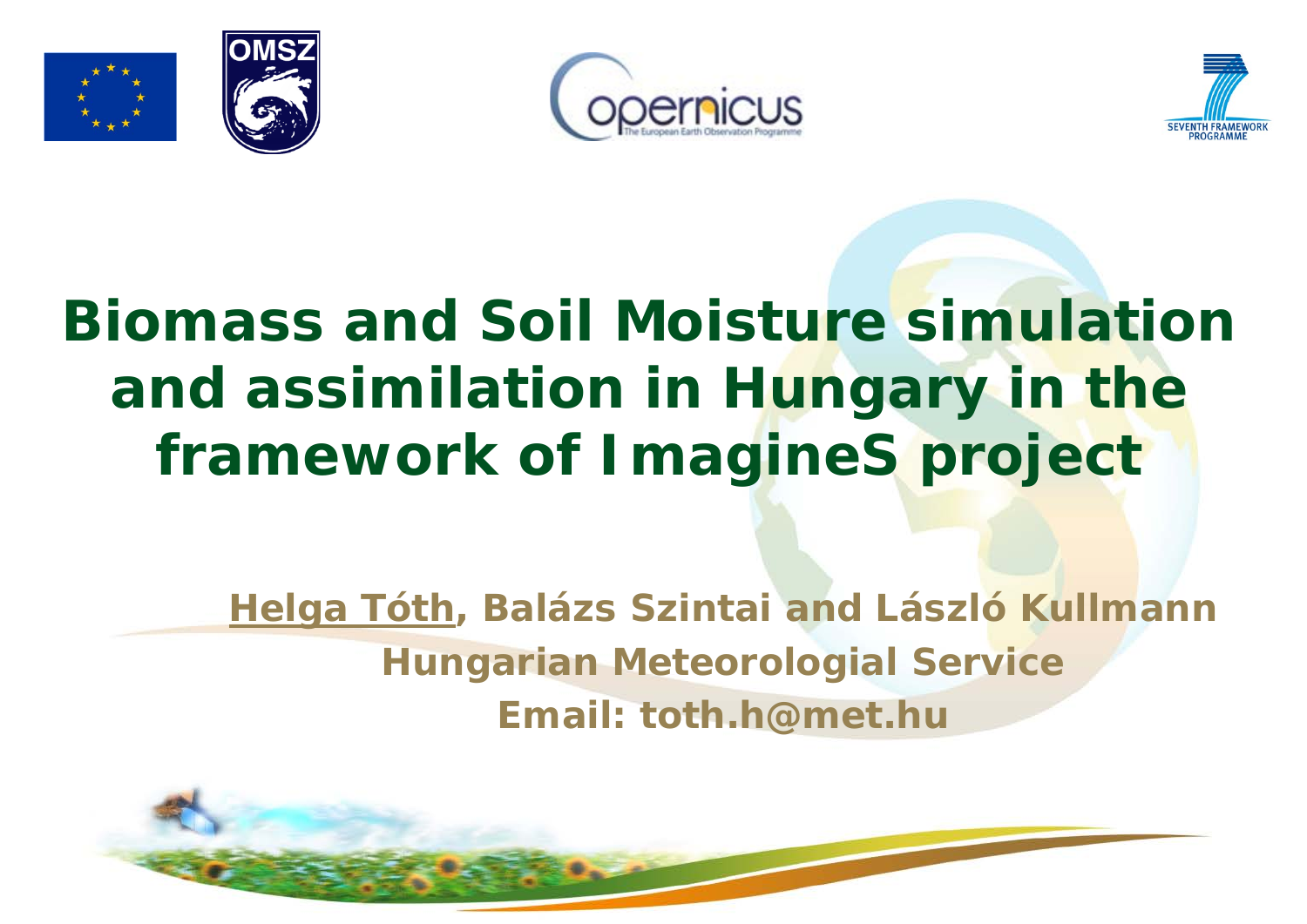



- **ImagineS project (2012-2016)**
- **Surfex and LDAS (Land Data Assimilation System)**
	- ISBA-A-gs in SURFEX
	- Data assimilation: Extended Kalman Filter
- **Validation**
	- 1D (against in-situ measurements from Hegyhátsál)
	- 2D (against satellite data)
	- Agricultural utilization
		- Drought indicators

te products for drought monitoring and agro-meteorological applications,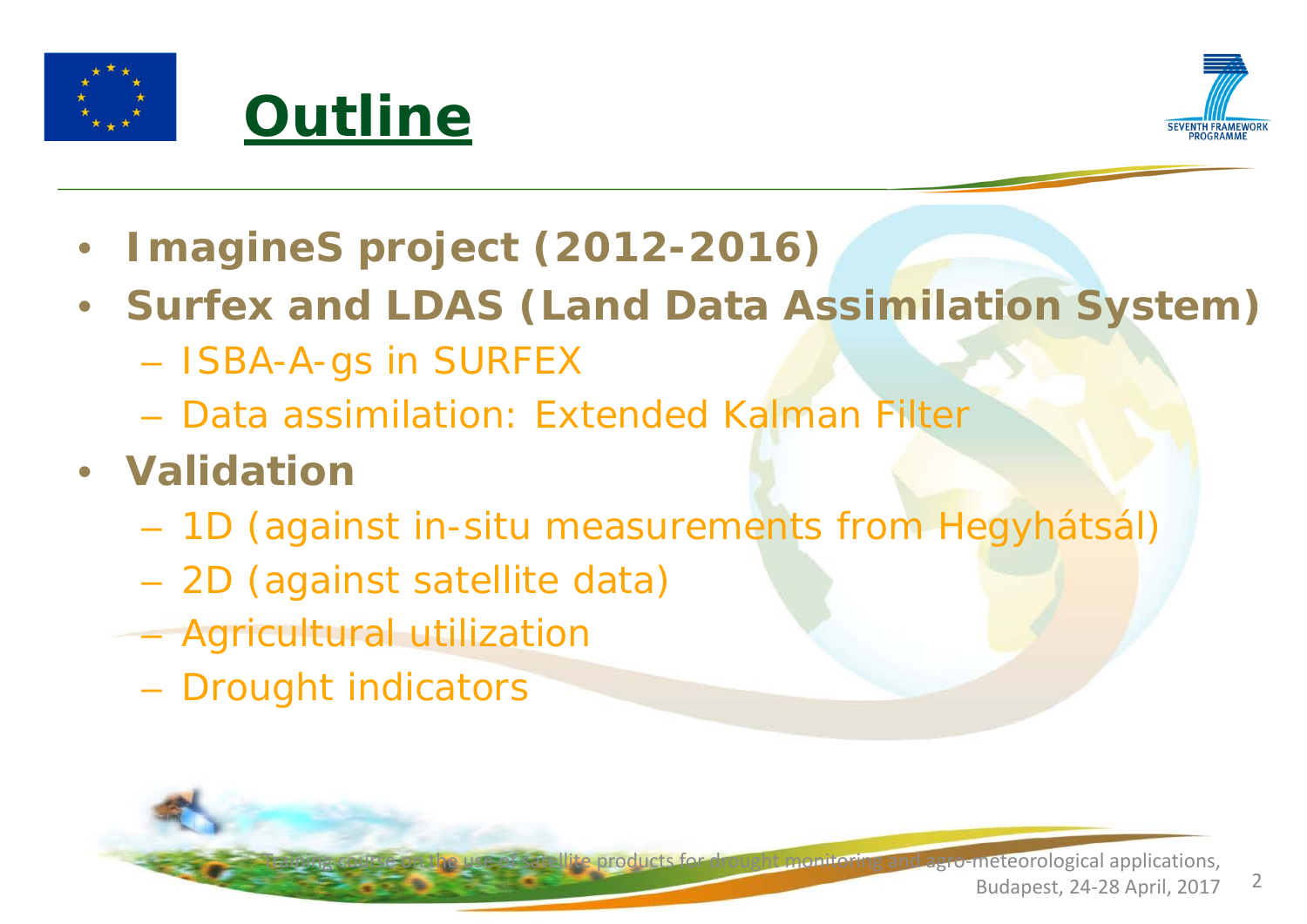



- **Implementation of Multi-scale Agricultural Indicators Exploiting Sentinels**
- **EU-FP7 project: [http://fp7-imagines.eu](http://fp7-imagines.eu/)**
- **Period: 40 month (Nov. 2012. – June 2016. )**
- **8 Institutions (Fr, Sp, Be, UK, Hu), From this 2 SME**
- **Aims:**
	- Improve the retrieval of basic biophysical variables coming from PROBA-V and LandSat-8 for Copernicus Global Land Service.
		- Assimilation of these satellite data into Surface model  $\rightarrow$ monitoring of the evolution of the vegetation and the soil.
	- Demonstrate the added value of this products for the community of users

ite products for drought monitoring and agro-meteorological applications,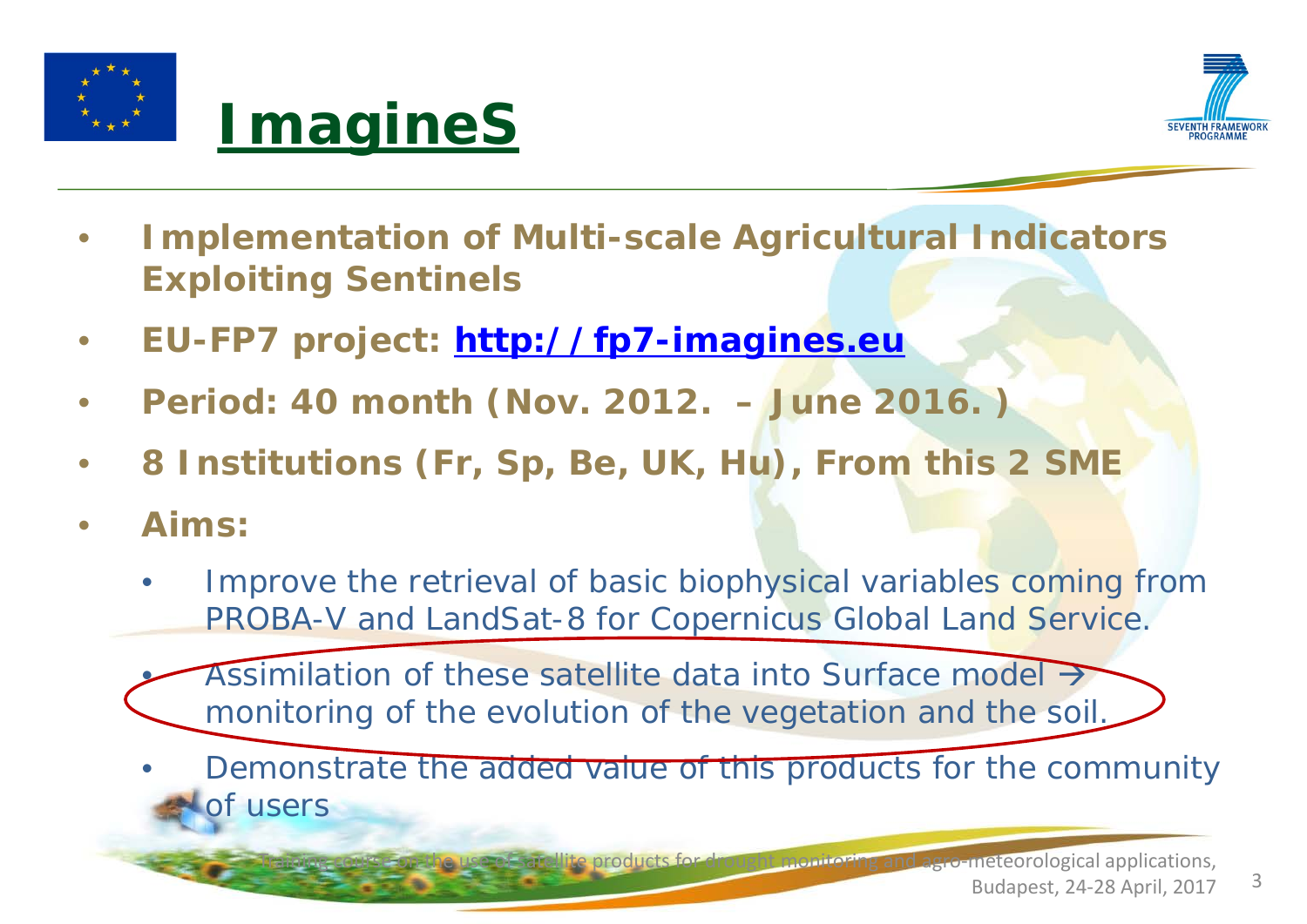





ECOCLIMAP II

COCLIMAP<sub>1</sub>

## • **SURFEX (SURface EXternalisée) 7.3**

Surfex :

- Soil-Vegetation (ISBA)
- Town (TEB)

town lakes sea

- Lakes, Sea, Sea ice
- Surfeca Boundary Layer (SBL)
- Atmospheric forcings (u,v,T,q,P, rad.)
- Runs only over nature tile
- Nature tile is separated 12 patches (grassland, C3 C4 plants , deciduous tree …. etc)
- Soil processes with ISBA scheme + photosynthesis model - > ISBA-A-gs (3-layer Force-Restore scheme)
- Prognostic eq. for the evolution of T, w, intercepted w
- Evolution of the vegetation (photosynthesis  $\Leftrightarrow$ mortality)

### **ISBA Force – Restore scheme:**

**Temp. change**=net radiation-latent and sensible heat – towards its mean value **Soil Moisture change**=precip.-evap. diffusion-drain



nature

atmosph.

soil

(land)

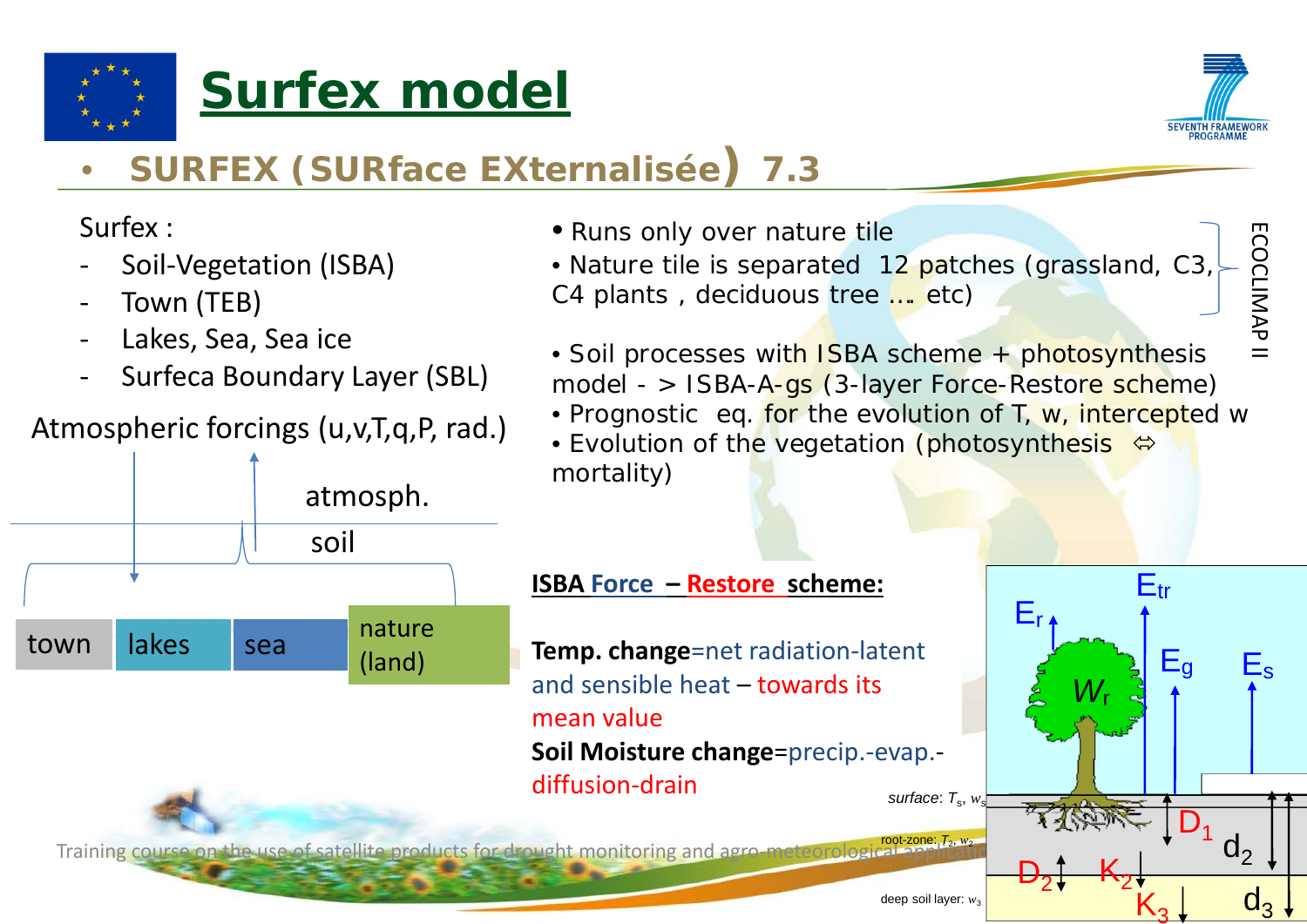• Surfex was run over Hungary with 8 x 8 km resolution, 24 h forecast with 6 h outputs freq.

- Atmospheric forcings come from ALADIN NWP model (air temperature, humidity, wind speed, precipitation) + LandSAF long and short wave radiation
- Run with offline mode -> no influence to the atmosphere

### OUTPUTS:

- LAI (Leaf Area Index)
- WG2 (Volumetric soil moisture content)
- GPP (Gross Primary Product), NEE (Net Ecosystem Exchange)
- ETR (Evapotranspiration), LE (Latent Heat Flux)





### VALIDATION:

- 1D (against in situ measurements of Hegyhátsál)
- 2D (against satellite)
- agricultural utilization: simm. biomass vs. yield statistics (National measurements, WOFOST crop model)

products for drought monitoring and agro-meteorological applications, Budapest, 24-28 April, 2017 <sup>5</sup>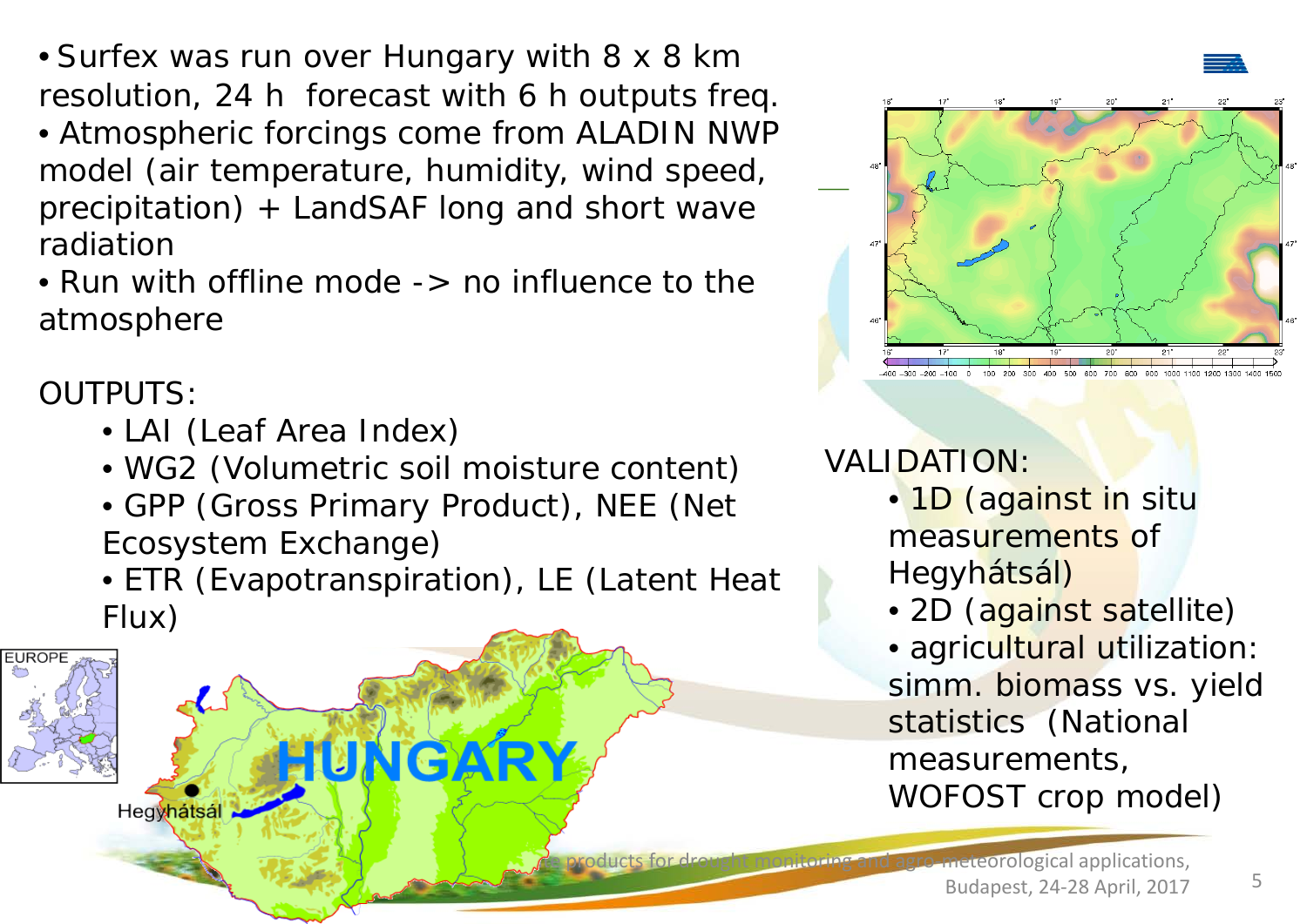



- **Improve the accuracy of initial fields: LAI and Soil Moisture satellite obs. are assimilated (downloaded from <http://land.copernicus.eu/>)**
	- LAI: SPOT-VEG (till may 2014) and PROBA-V (from may 2014) 1km res. 10 days sampling.
	- SWI (Soil Water Index) [0,1]: MetOp. ASCAT 10 km res. 1 day sampling.  $SSM=SWI * (w_{max} - w_{min}) + w_{min} W_{max}$  and  $W_{min}$  derived from the model climatology

• ASCAT SSM and model climatology SSM have different BIAS, interannual variability => ASCAT SSM need to rescaled by **CDF matching technique** (removes differences between satellite observations and model data by ensuring statistical consistency) **Linear matching**:

$$
SSM_{sat}^{'} = p_1 + p_2 \cdot SSM_{sat} \text{ where } p_1 = \overline{SSM_{mod}} - p_2 \cdot \overline{SSM_{sat}} \qquad p_2 = \frac{stdev(SSM_{mod})}{stdev(SSM_{sat})}
$$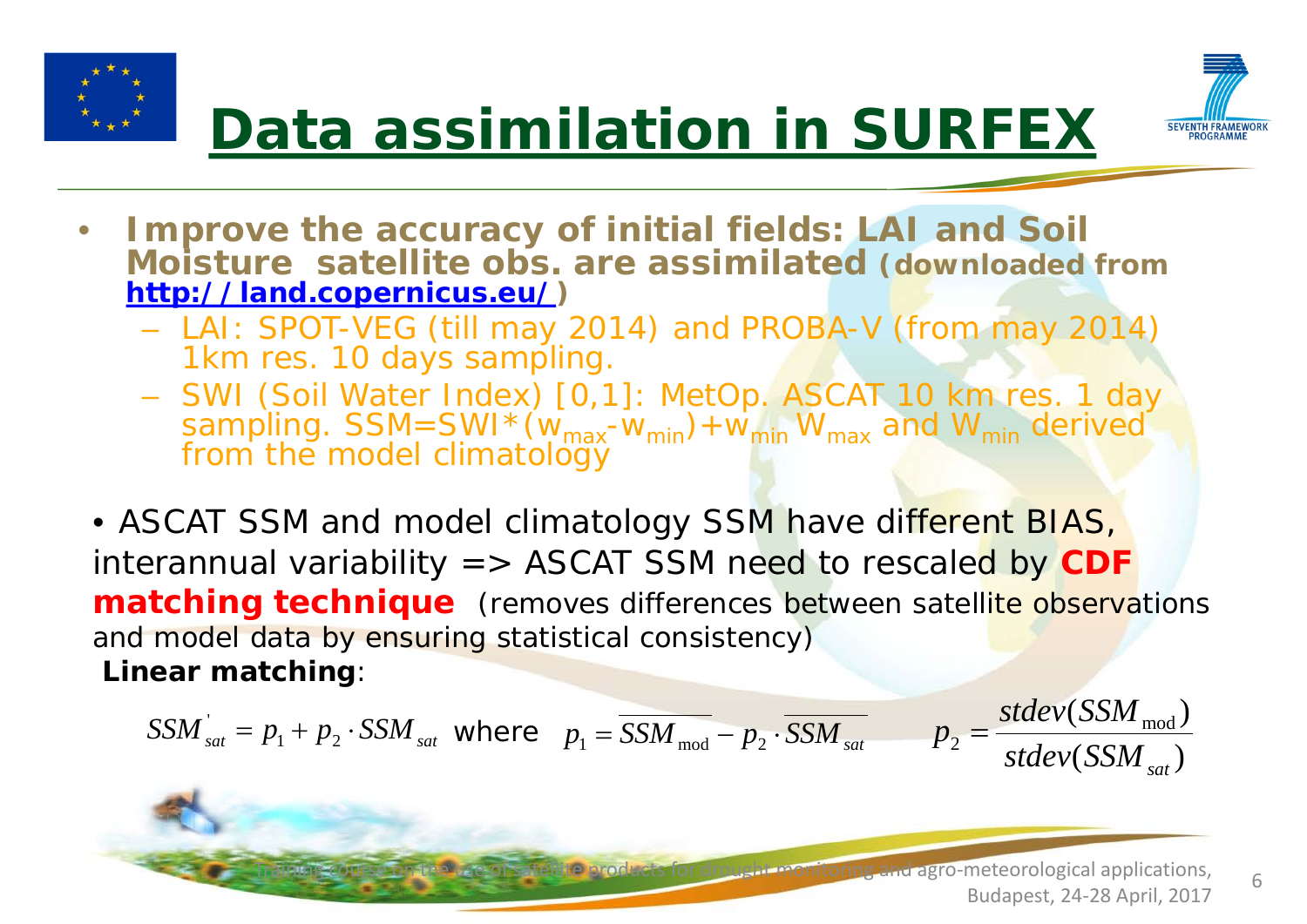





reluse of satellite products for drought monitoring and agro-meteorological applications, and  $7$ Budapest, 24-28 April, 2017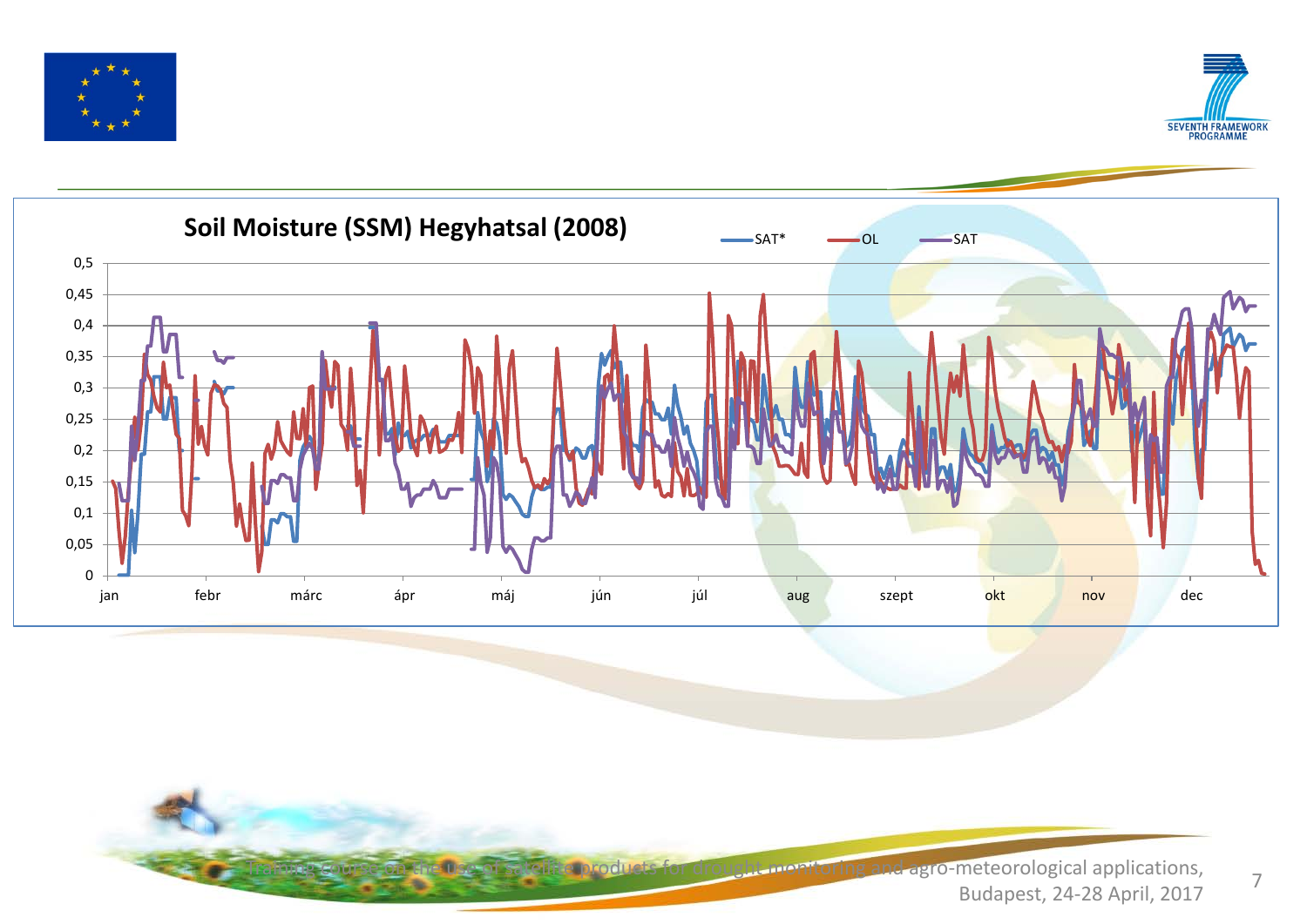

## **EKF assimilation**



- Goal: improve the initial fields => Data assimilation
- In data assimilation the satellite obs. are consider (LAI, SSM) + background (earlier forecast) + dinamics of the atmosphere.
- To produce analyis (LAI, WG1, WG2) at the initial time as close as possible to the obs.



Assimilation technic: **Extended Kalman Filter (EKF)**



of satellite products for drought monitoring and agro-meteorological applications, Budapest, 24-28 April, 2017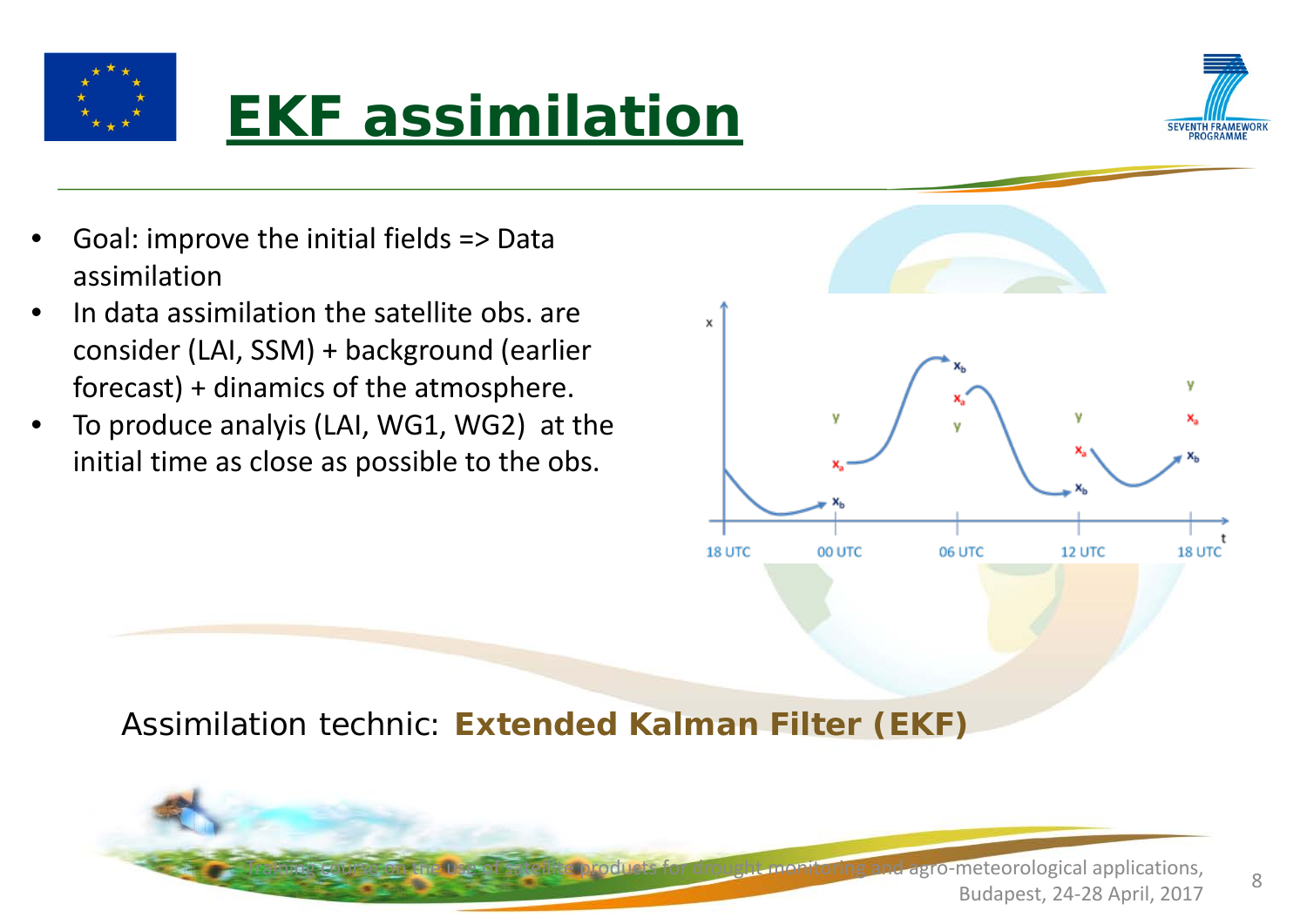



• **Surfex run without data assimilation for 2008-2015 (Openloop)**

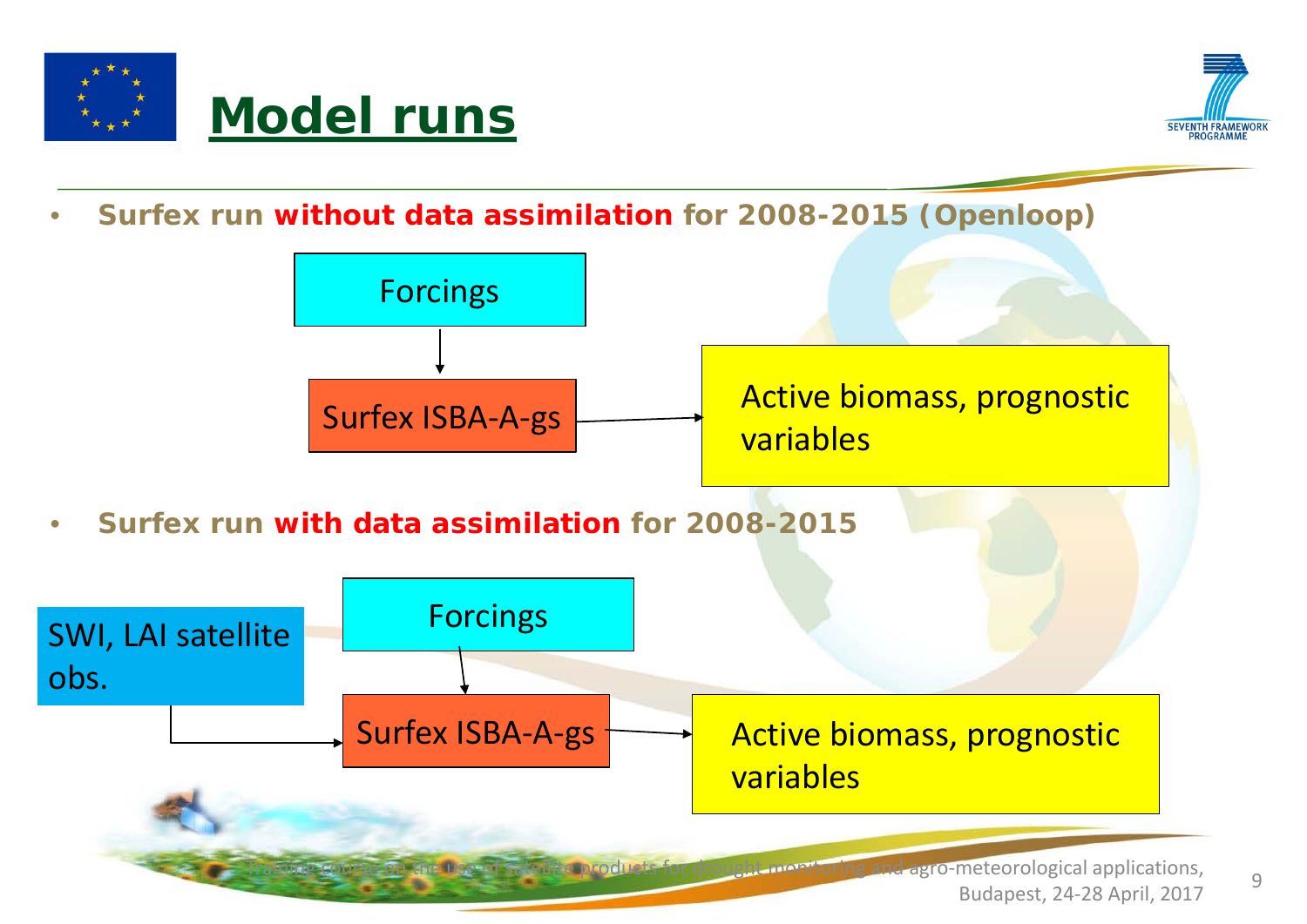

Budapest, 24-28 April, 2017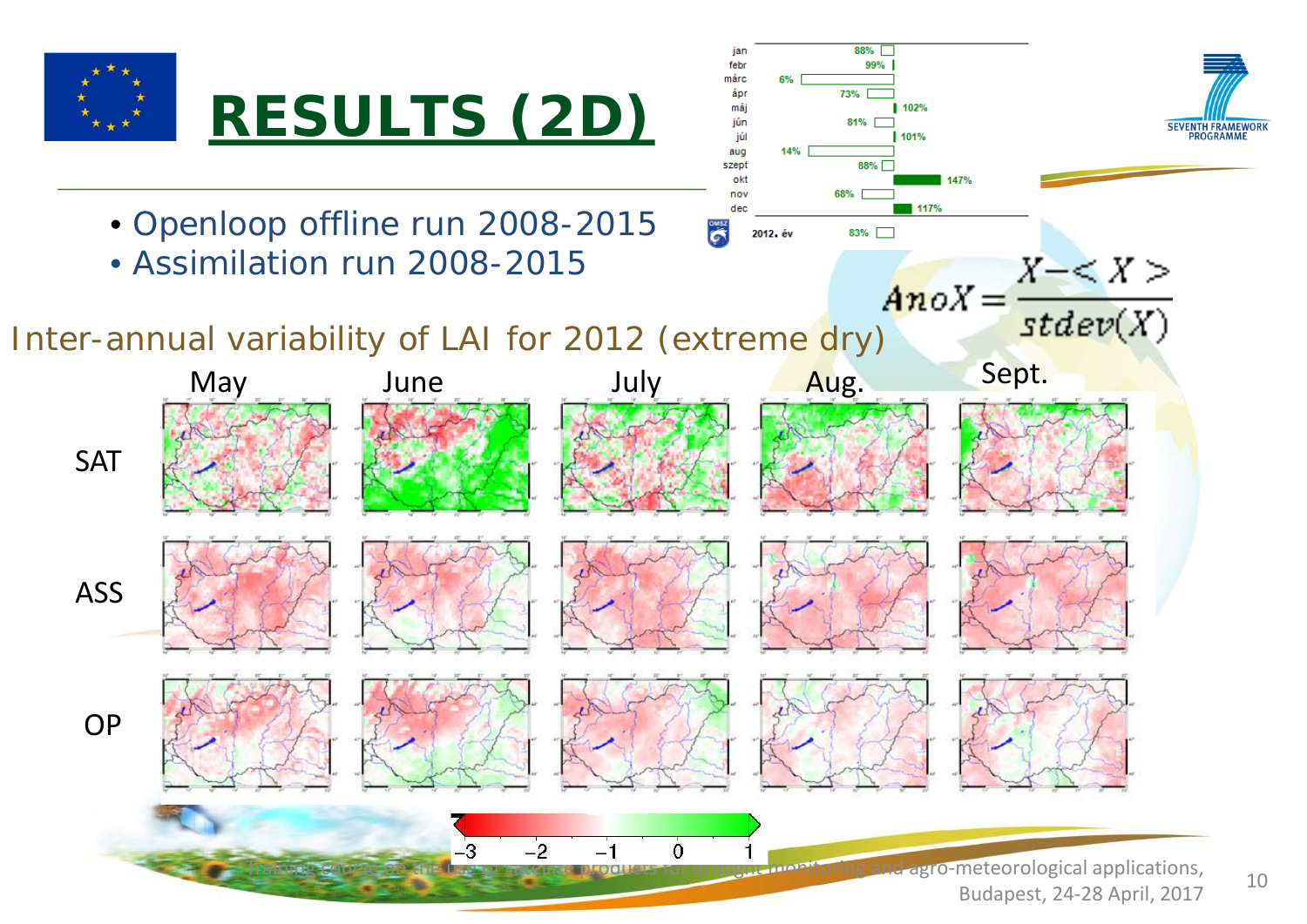



#### Root-zone soil moisture anomalies in 2012 (AnoWG2 (models) and AnoSWI10

(satellite))



Tre use of satellite products for drought monitoring and agro-meteorological applications, Budapest, 24-28 April, 2017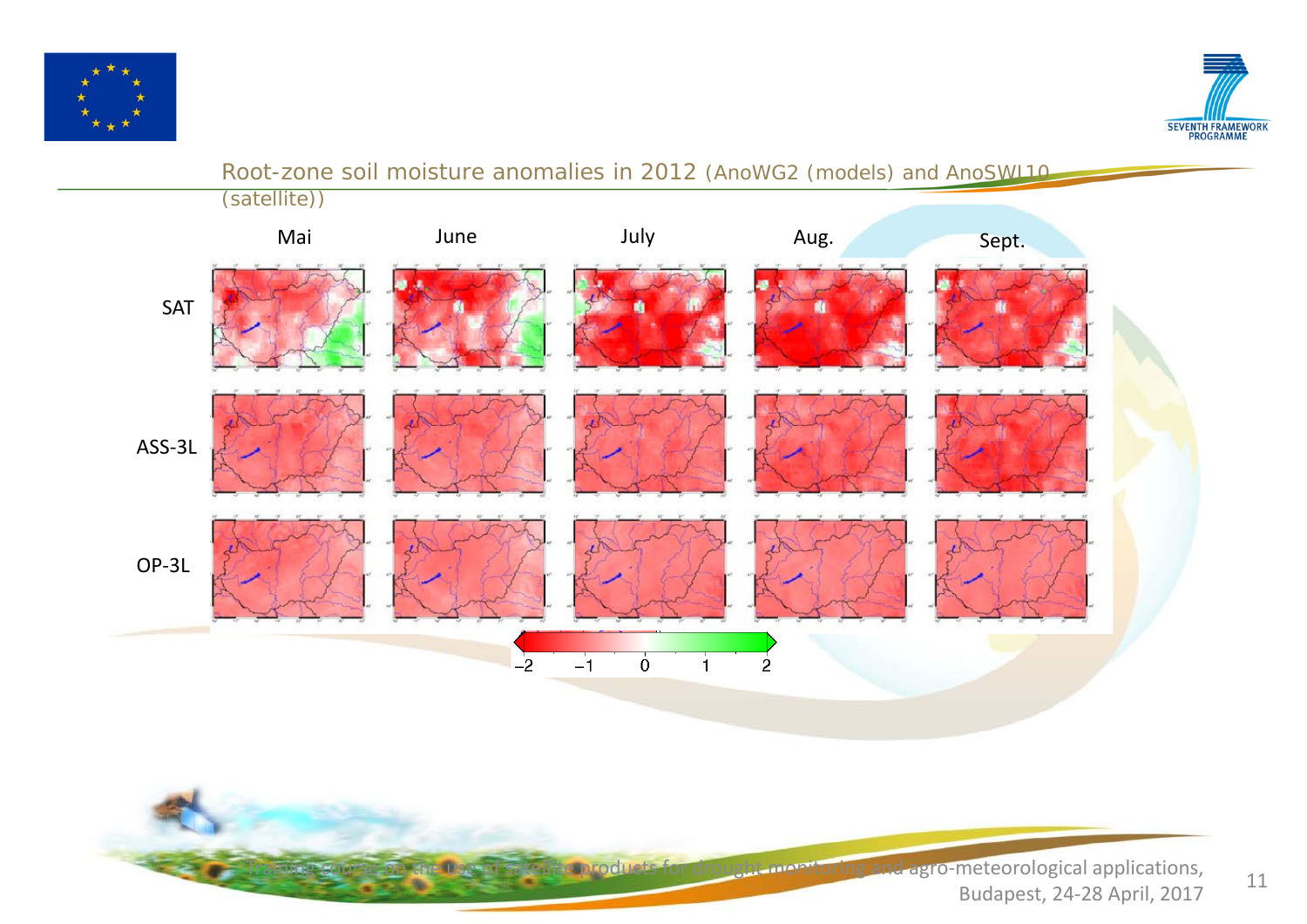





12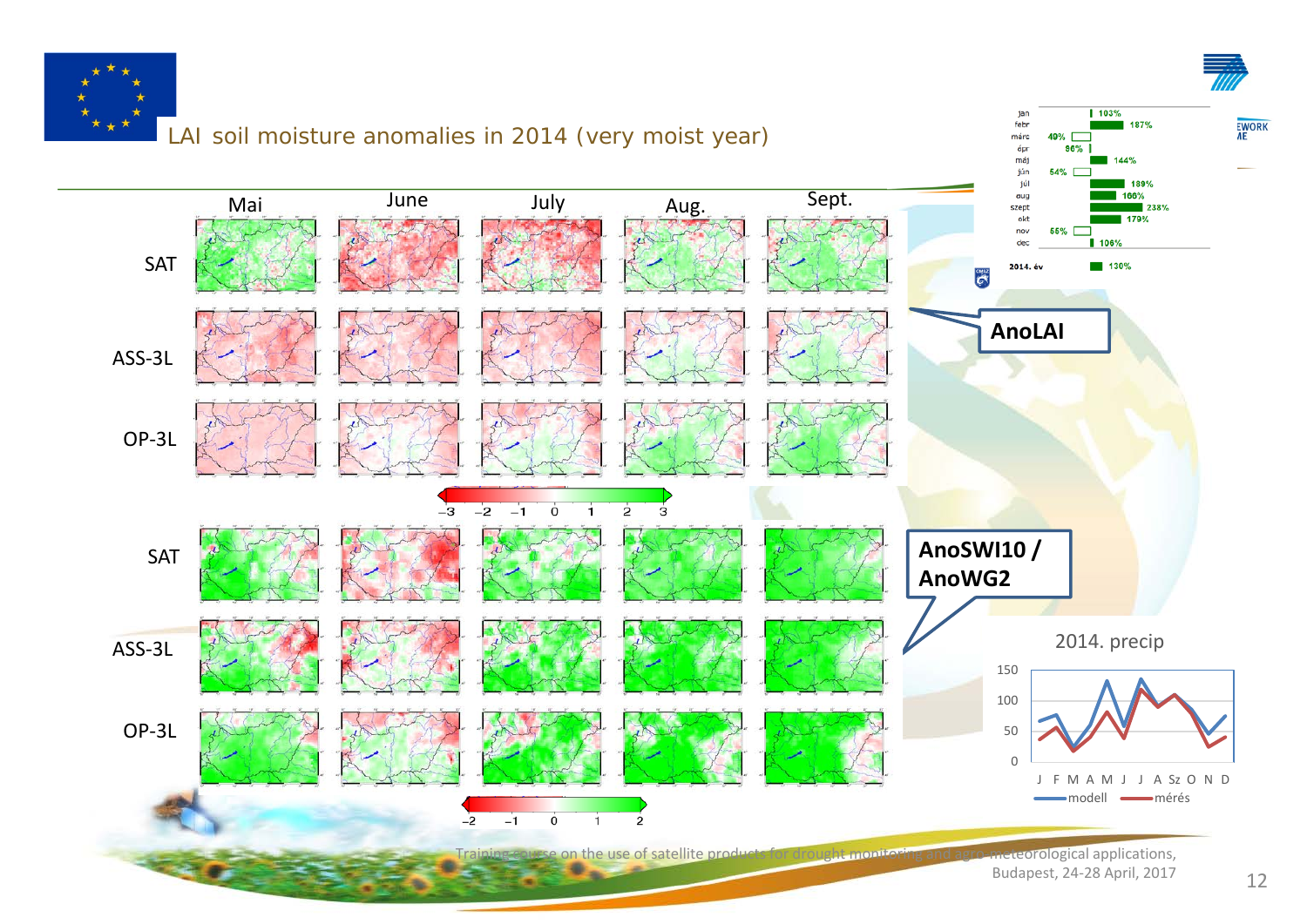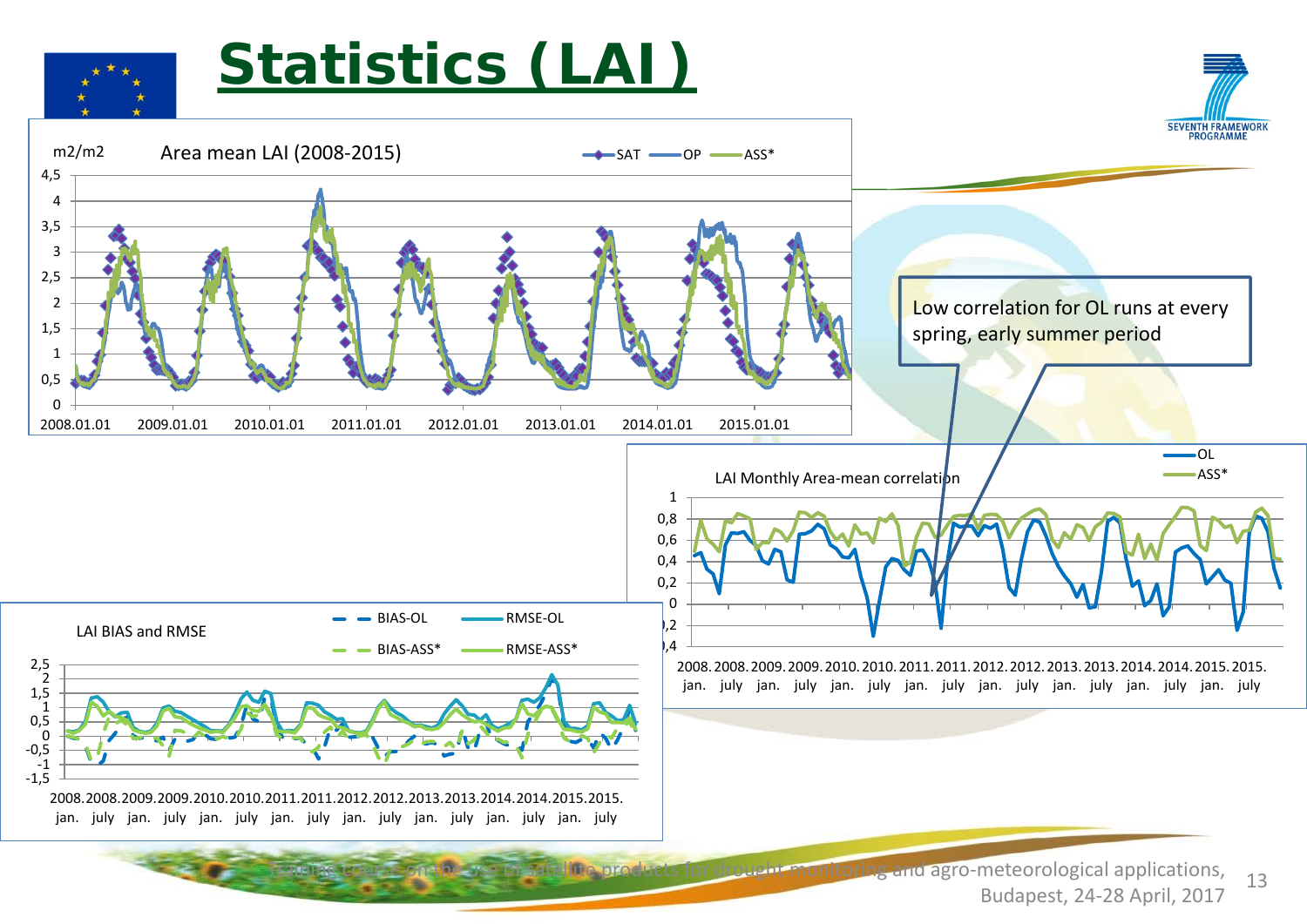

## **Results (1D)**



**In-situ measurements of Hegyhátsál. Data are available from two levels:**

• **3 m height over a grassland area (valid for only the grassland patch):**

**-LAI (weekly)**

**-Soil Moisture (daily) (derived from 10-30 cm depth)**

**-Carbon fluxes: GPP, Reco and NEE (daily)**

**-Water flux: Latent Heat (LE) (daily)**

• **82 m height (valid for the whole grid-point):**

**-Carbon fluxes: GPP and NEE (daily)**

**-Water flux: LE (daily)**







or drought monitoring and agro-meteorological applications, Budapest, 24-28 April, 2017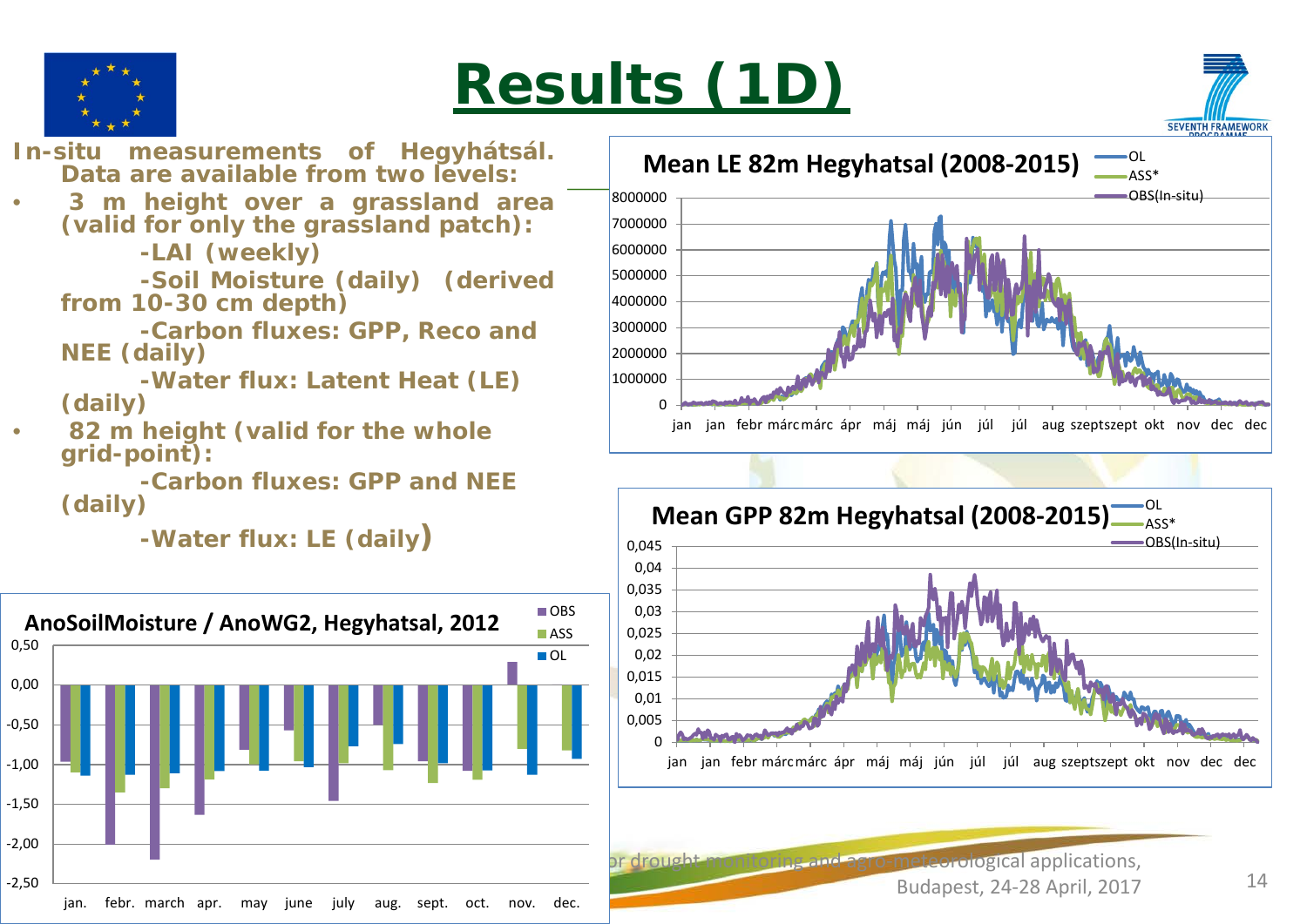

## **Crop estimation**



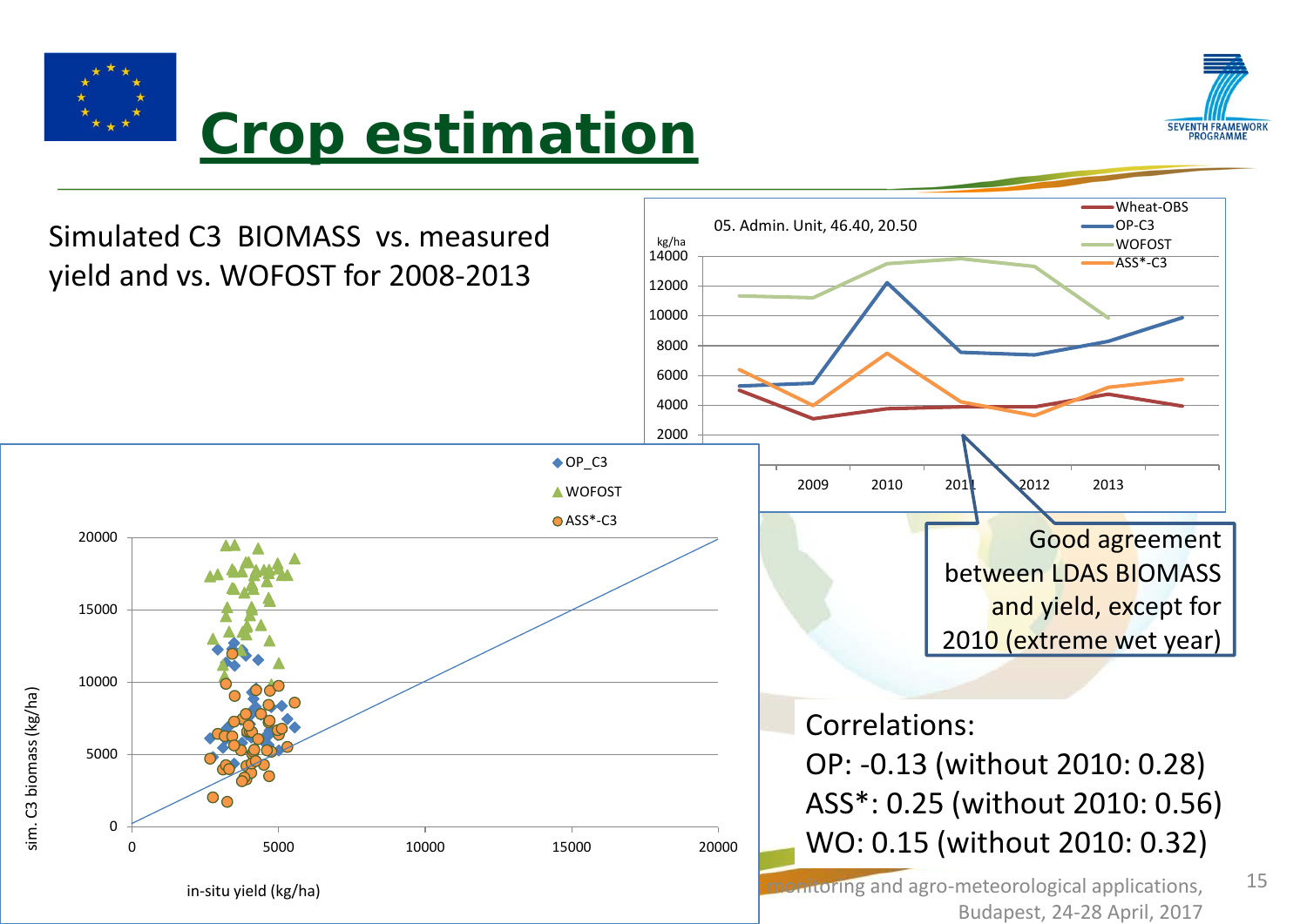

### **<http://fp7-imagines.eu/>**

**Free download data: 9 straw cereals Hungarian points for 2008-2013:** 

- daily data: GPP, LAI, Evaporation, NEE, SWI, Above-ground biomass anomaly
- drought indicators for 10-day period: AnoLAI, AnoSWI and AnoAGB

 $\Omega$ 

2008 2009 2010 2011 2012 2013

1

2

3

LAI $(m^2 m^{-2})$ 

4

5

- **+ 45 straw cereals and 48 grassland points from France (Meteo France)**
- **+ 85 sites from the globe (ECMWF)**



M Beérkező le... x | / ImageMagic... x | @ met tajekoz... x | http://b...lmetable x | @ IDŐjÁRÁS | x | @ Soil Water In... x | Imagines - L... x |

Elle Edit View History Bookmarks Tools Help

6 @ fp7-imagines.eu/pages/services-and-products/ida-

to pitering and agro-meteorological applications,

Budapest, 24-28 April, 2017 16